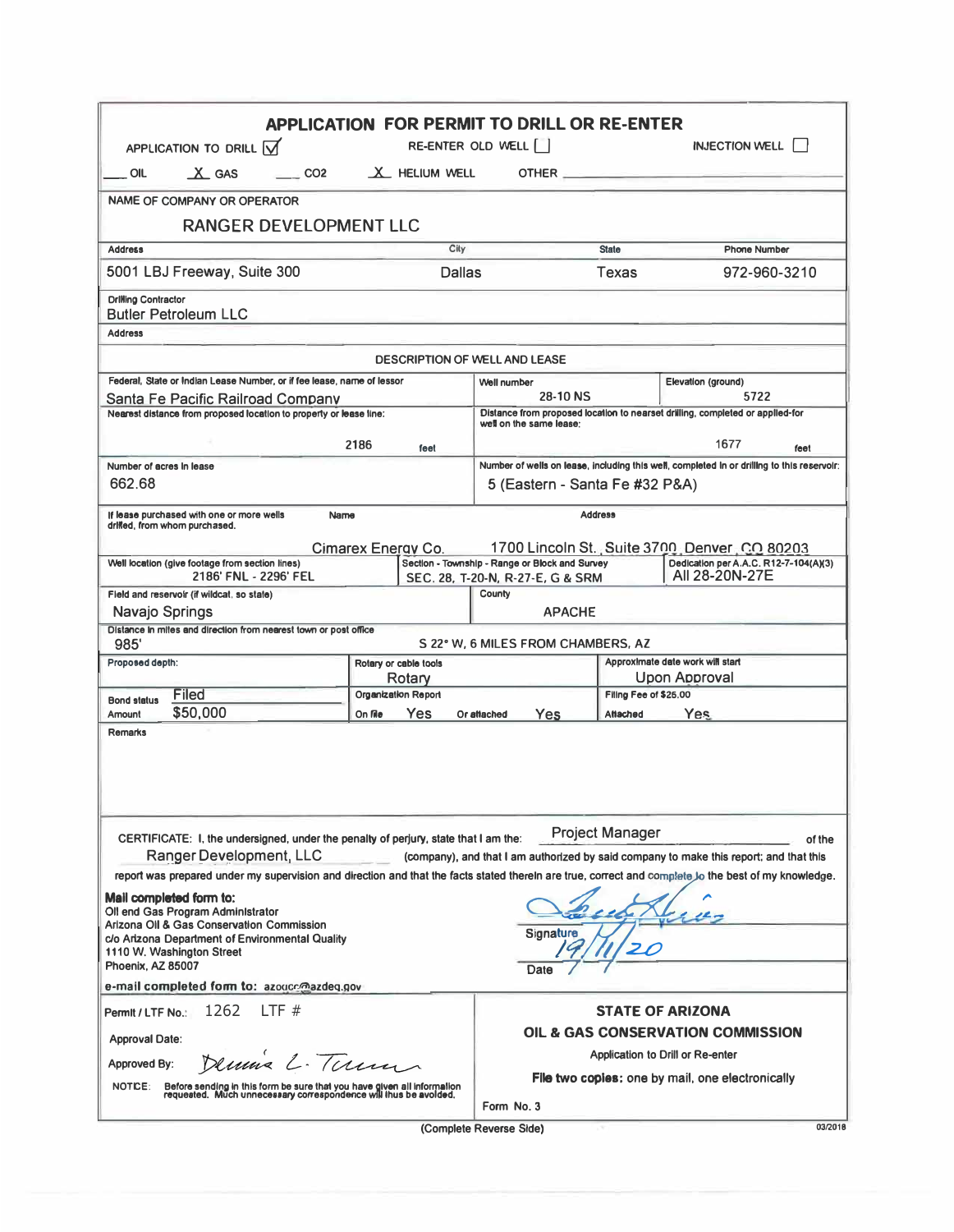- 1. Operator shall outline on the plat the acreage dedicated to the well in compliance with A.A.C. R12-7-107.
- 2. A registered surveyor shall show on the plat the location of the well and certify this information in the space provided.
- 3. ALL DISTANCES SHOWN ON THE PLAT MUST BE FROM THE OUTER BOUNDARIES OF THE SECTION.
- YES  $X$  NO 4. Is the operator the only owner in the dedicated acreage outlined on the plat below ?
- 5. If the answer to question four is no, have the interests of all owners been consolidated by communitization agreement or otherwise? **YES** NO **If answer is yes, give type of consolidation**
- 6. If the answer to question four is no, list all the owners and their respective interests below:

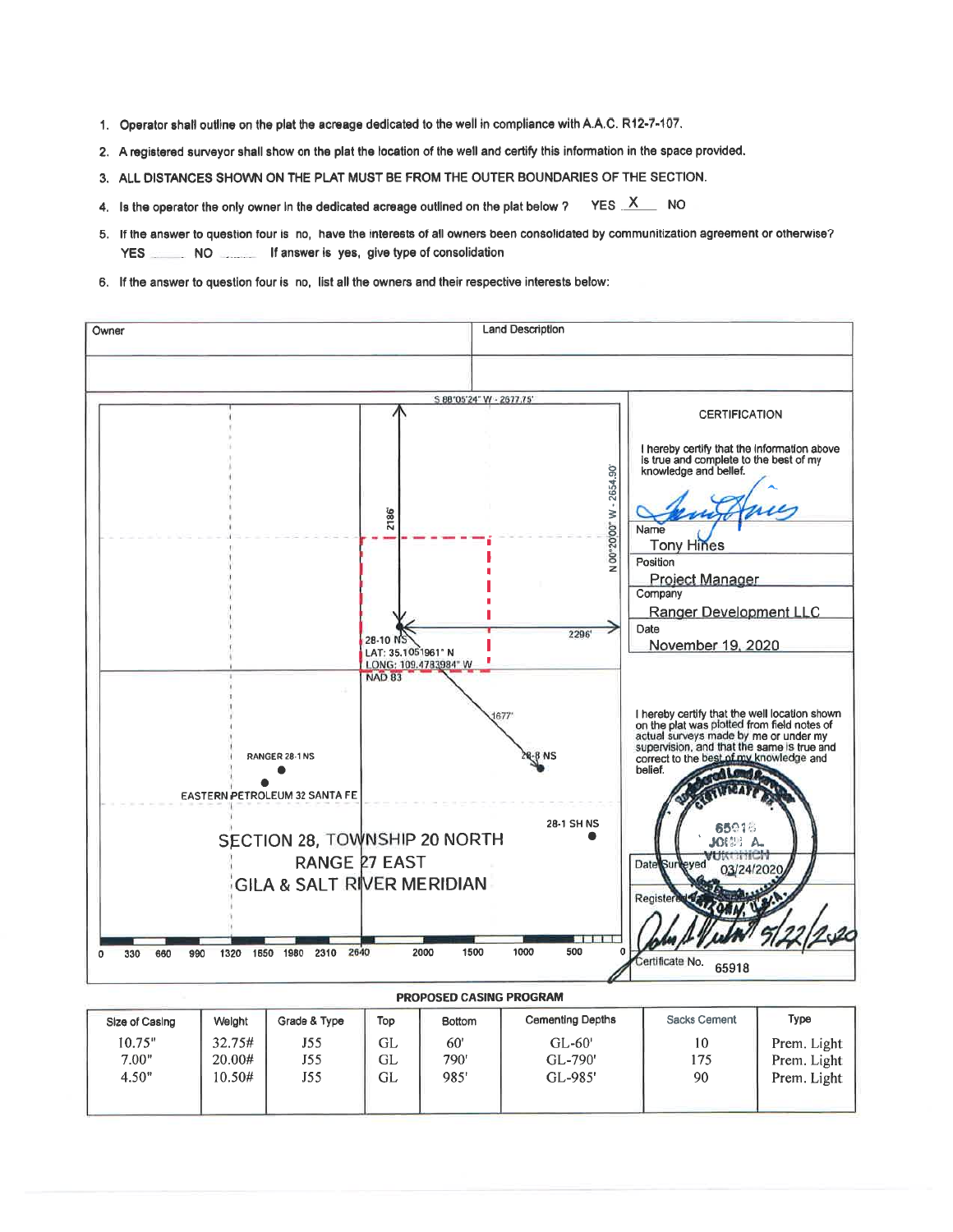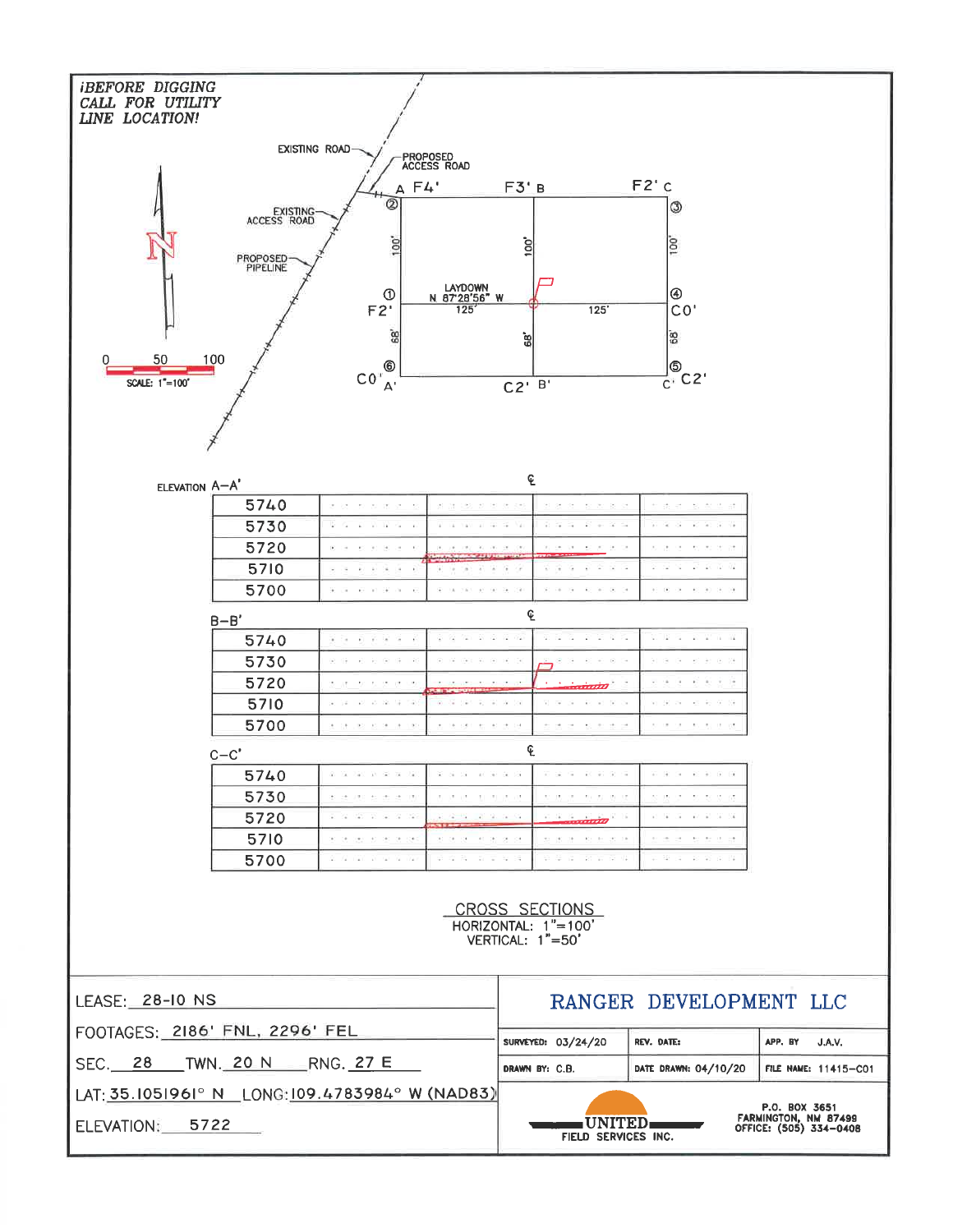

# Ranger Development LLC Ranger 28-10 NS Drilling Program

## **Lease/Well Description**

| Operator:  | Ranger Development LLC                                                          |
|------------|---------------------------------------------------------------------------------|
| Well Name: | Ranger 28-10 NS                                                                 |
| Surface    | 2,186' FNL, 2,296' FEL, SWNE Section 28-T20N-R27E, G & SRM, Apache Co., Arizona |
| location:  |                                                                                 |
| Elevation: | 5,722'                                                                          |

# 1. Geological Name of Surface Formation/Estimated Formation Top

The following table identifies the geologic markers and formation tops (depth in feet from surface) based on existing geologic information and open hole logs from other wells in the area. Ranger's proposed 28-10 NS well will be drilled to the Shinarump formation.

| <b>Formation</b>        | <b>Estimated</b><br><b>Formation Top</b> |  |
|-------------------------|------------------------------------------|--|
| Quaternary              | Surface                                  |  |
| Chinle                  | $60^{\circ}$                             |  |
| Shinarump               | 800'                                     |  |
| Moenkopi                | 925'                                     |  |
| <b>Total well depth</b> | 985'                                     |  |

# 2. Estimated Depth of all Zones Anticipated to Have Fluid Occurrences (Oil, Gas, Water)

The Quaternary and the upper part of the Chinle formations listed in the table above are expected to contain some water sands. Oil and natural gas are not known to exist in any formations in the table above. Predominantly inert gas with principally nitrogen and helium will be encountered in the Shinarump formation based on the tests in the offset wells in the area.

## 3. Pressure Control Equipment

All of the formations being drilled are known to be under pressured zones. A diverter with packoff will be used for the drilling of the well with the capability of shutting off any flow from the well to the surface.

## 4. Casing Program

| Hole size | from    | to              | <b>Casing Size</b> | Weight           | Grade | <b>Thread</b> | Condition |
|-----------|---------|-----------------|--------------------|------------------|-------|---------------|-----------|
| 14.75"    | surface | 60 <sup>5</sup> | 10.75"             | $32.75$ lb       | J55   | <b>STC</b>    | new       |
| 8.75"     | 60'     | 790'            | 7.00"              | 20 <sub>1b</sub> | J55   | <b>STC</b>    | new       |
| 6.25"     | 790'    | 985'            | 4.50"              | $10.5$ lb        | J55   | <b>STC</b>    | new       |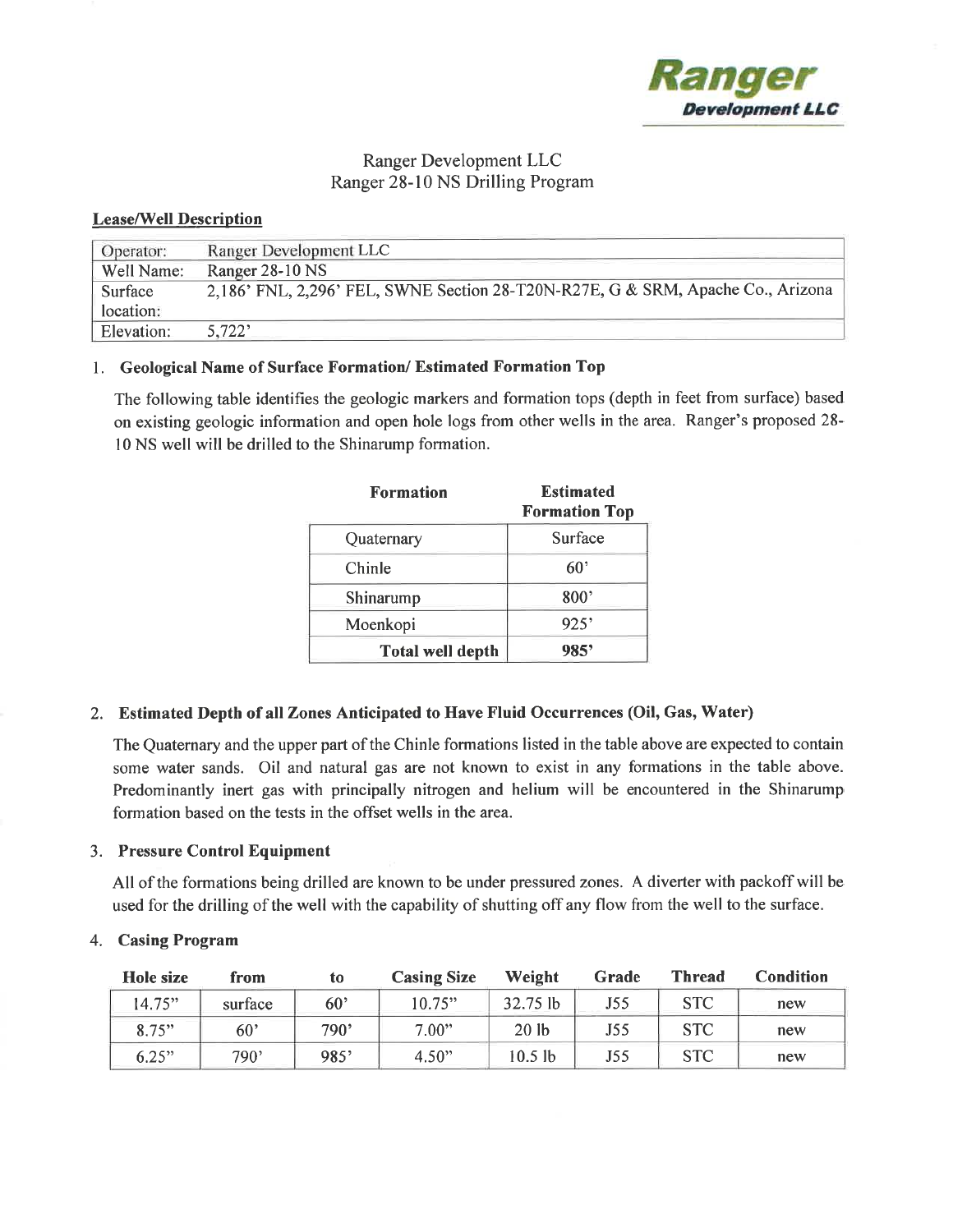# 5. Cementing Program

| 10.75" conductor<br>casing   | 10 sx Premium Lite, wt = 12.7 ppg                                                                                                                                |
|------------------------------|------------------------------------------------------------------------------------------------------------------------------------------------------------------|
| 7.00" intermediate<br>casing | 175 sx Premium Lite, wt = 12.7 ppg, yield = 1.85 cuft/sk<br>25% excess circulated to surface.<br>Cement additives will include 1/4 lb sack celloflake            |
| 4.50" production casing      | 90 sx Premium Lite, wt = 12.7 ppg, yield = 1.85 cuft/sk<br>25% excess circulated to surface.<br>Cement additives will include $\frac{1}{4}$ lb sack cell of lake |

# 6. Drilling Fluid Program

| Interval                   | Weight                                      | <b>Viscosity</b> | <b>Fluid loss</b> | <b>Remarks</b>                                          |
|----------------------------|---------------------------------------------|------------------|-------------------|---------------------------------------------------------|
| $0 - 60'$                  | Air/mist                                    | na               | na                |                                                         |
| $60^{\circ} - 790^{\circ}$ | Air/mist then<br>native mud 8.3<br>to $9.0$ | $33 - 45$        | 15 cc or less     | LCM as needed to run<br>casing and cement to<br>surface |
| $790' - 985'$              | Air                                         | na               | na                |                                                         |

# 7. Formation Evaluation Program

| Cores          | None anticipated                                |
|----------------|-------------------------------------------------|
| <b>Testing</b> | None anticipated                                |
| Sampling       | 5' samples from 790' to 985' while air drilling |
| <b>Surveys</b> | None anticipated                                |
| Log program    | GR-CBL in 4.5" casing to surface                |

## 8. Drilling Conditions

## a. Anticipated abnormal pressures or temperatures

All zones in the area down through the Coconino formation are known to have pressures that are below a normal water gradient pressure, with no well having a shut-in pressure over 140 psi and the temperatures are normal for the depths. A Normal water gradient pressure at TD of 985' would be a reservoir pressure of 395 psi.

# b. Hydrogen Sulfide (H<sub>2</sub>S)

Hydrogen sulfide  $(H_2S)$  is not expected to be encountered in any zone based on offset wells.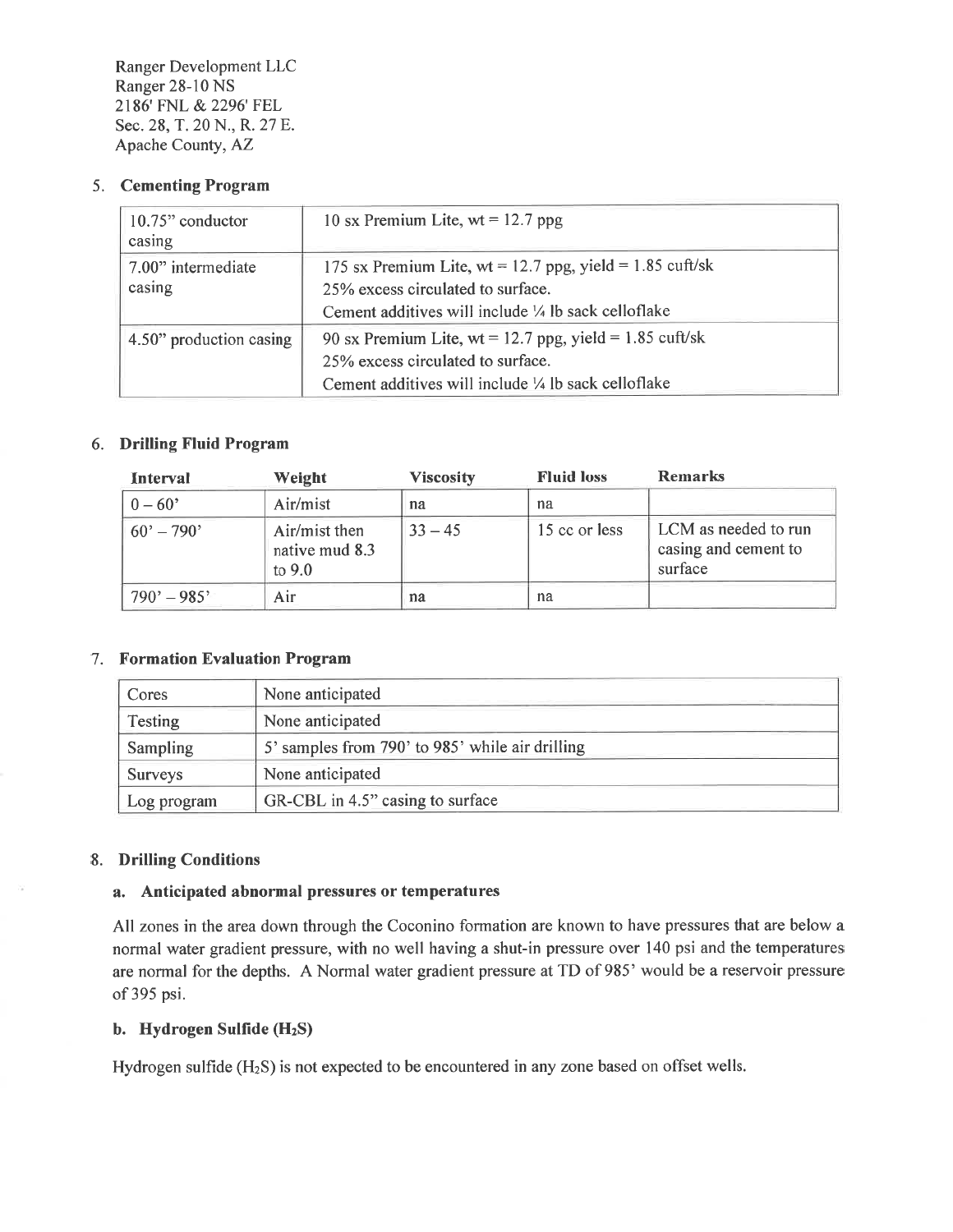# 9. Other Information

| <b>Drilling Schedule Activity</b> | <b>Date</b>                                    |
|-----------------------------------|------------------------------------------------|
| <b>Location Construction</b>      | <b>Upon Permit Approval</b>                    |
| <b>Estimated Spud Date</b>        | <b>Upon Permit Approval</b>                    |
| <b>Total Duration</b>             | 5 days drilling time,<br>1 day completion time |

 $\mathcal{C}$ 

 $\sim$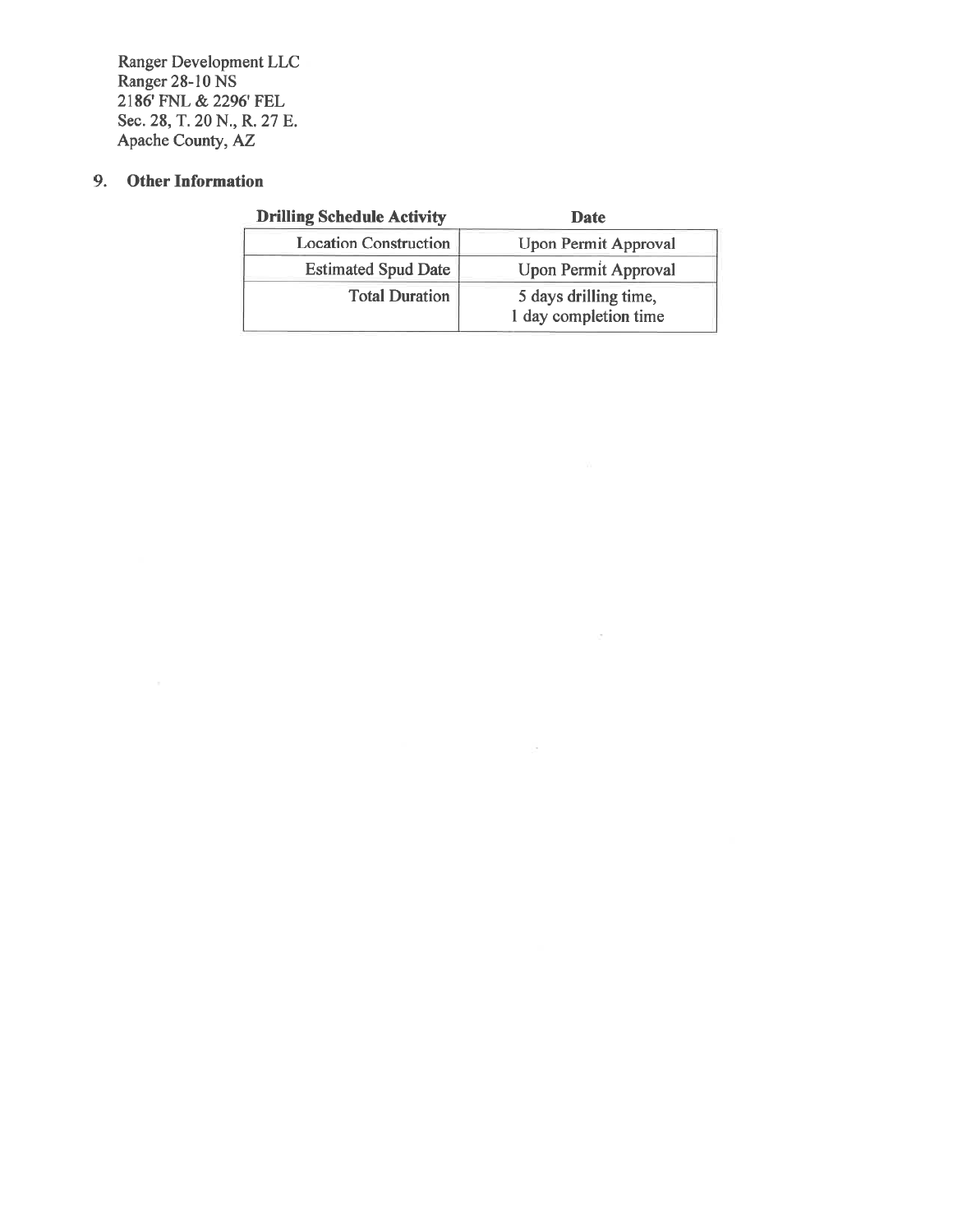# 10.75" Conductor casing set at 60' 60' Chinie Formation Drill 8.75" Hole with mud; set 7" J55 casing @ 790' GL; Cemented to Surface 790' Shinarump Formation 790' - 930' Principal Gas Interval 858' - 903' 6.25"Hole; TD 985' in Moenkopi Formation 4-1/2" J-55 casing cemented to surface. 985

# **Wellbore Diagram**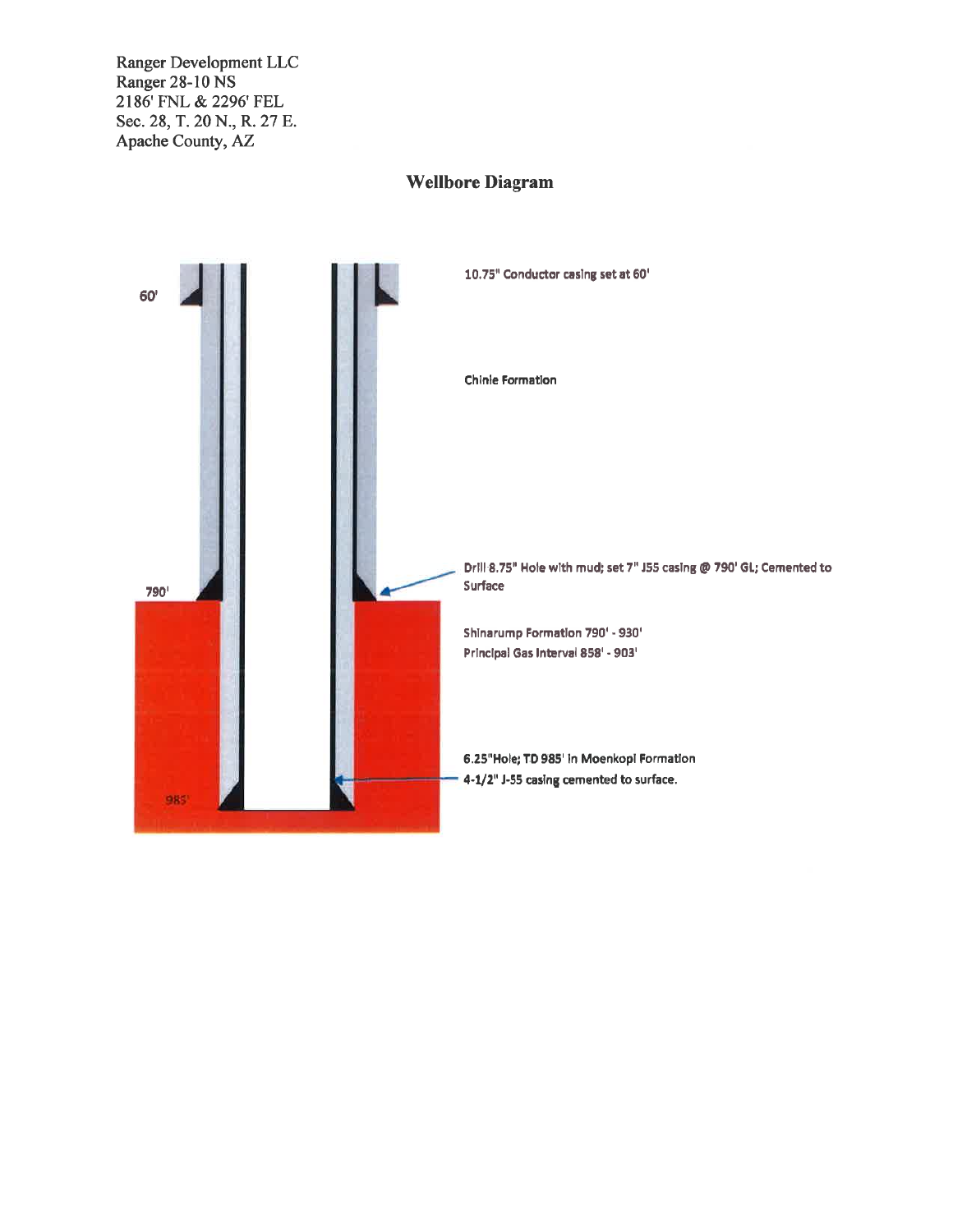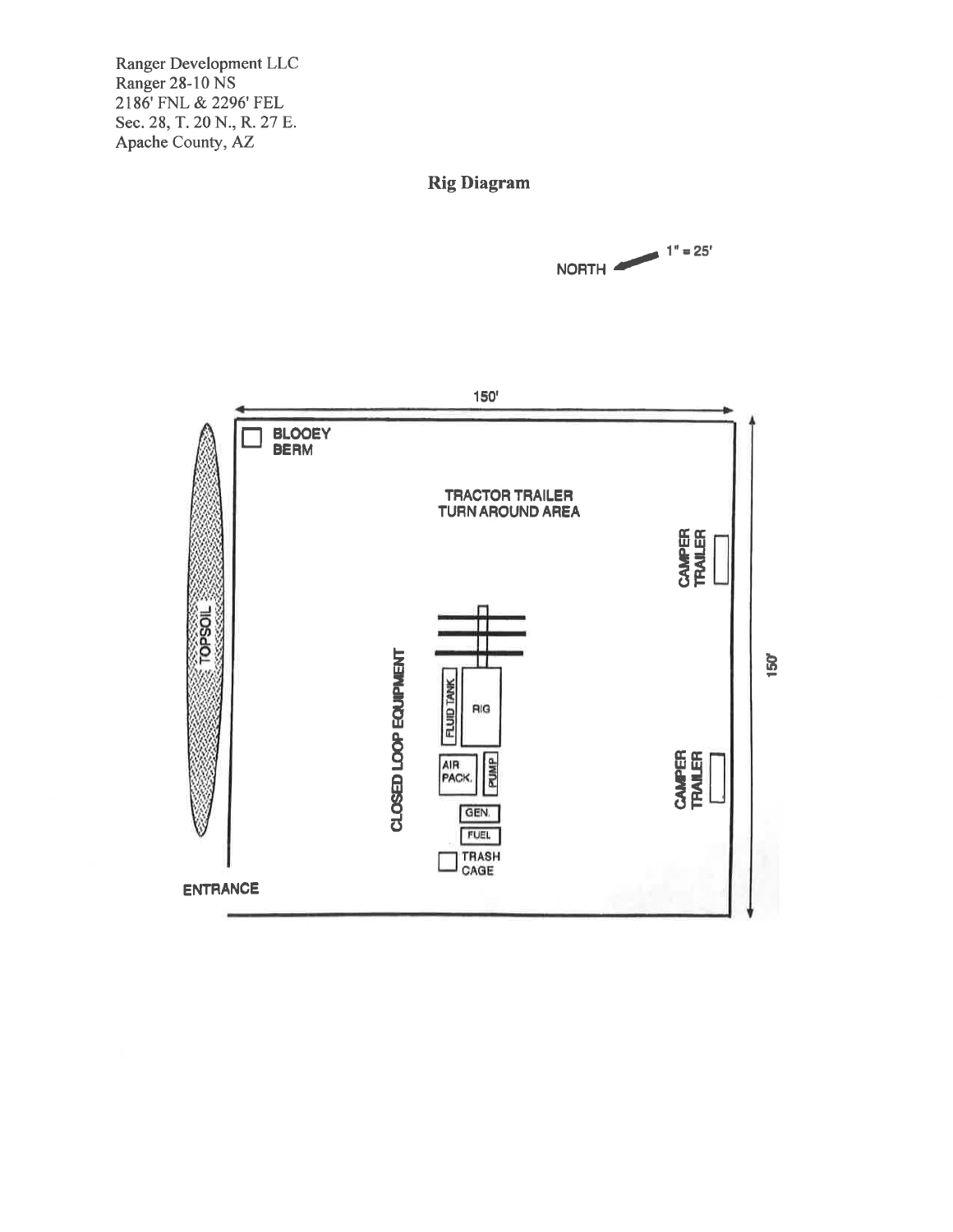

**Area Topographic Map** 

Map Source: Arizona Oil and Gas Conservation Commission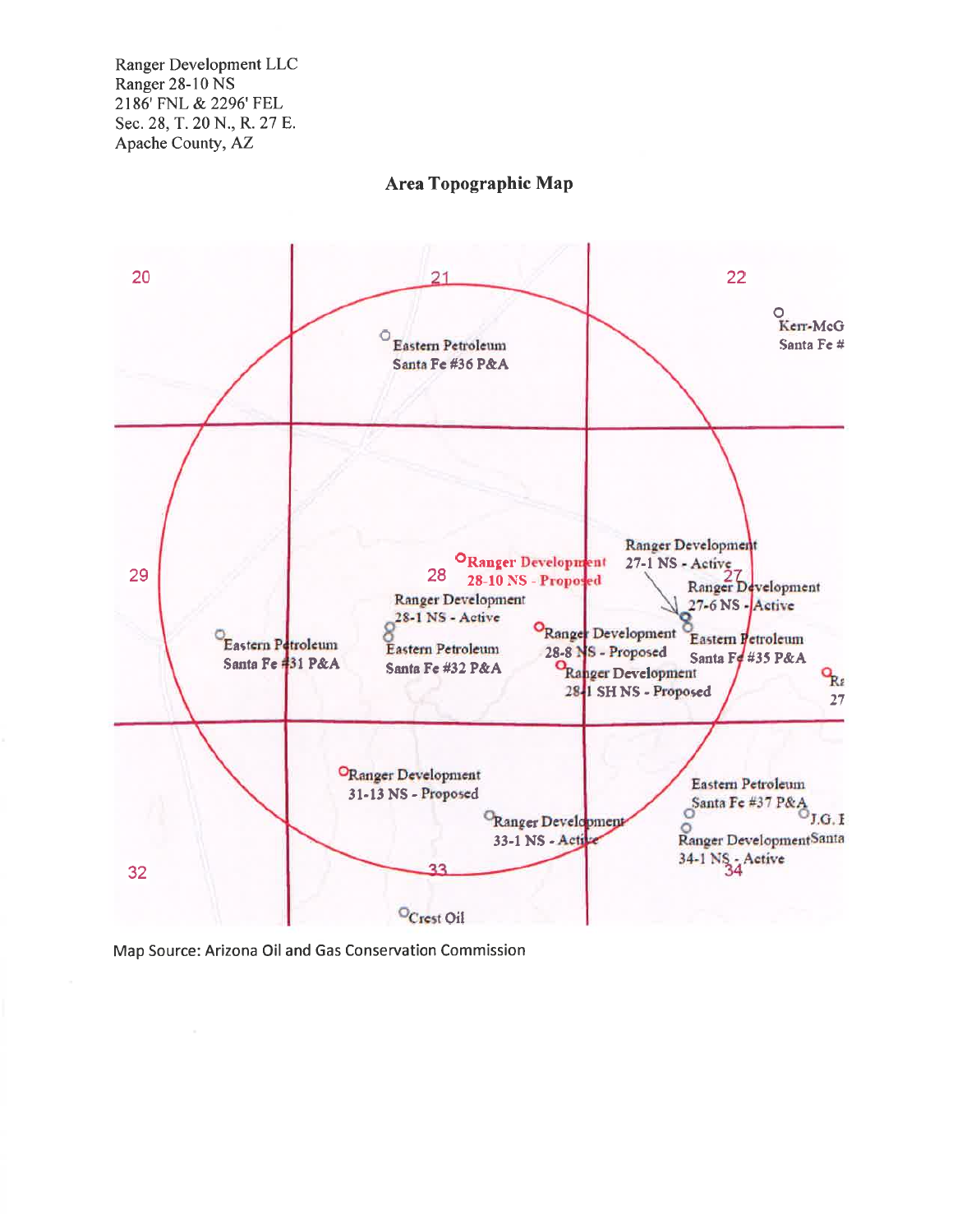

State of Arizona **Oil and Gas Conservation Commission** 1110 W. Washington Street, Phoenix, AZ 85007 602-771-4501 www.azogcc.az.gov

Commissioners: Frank Thorwald, Chair J. Dale Nations, Ph.D., Vice Chair Stephen R. Cooper William C. Feyerabend

# **FORM 1 - ORGANIZATION REPORT**

(File two copies: by mail, and electronically)

### Principal:

Legal name and business address of the person required to obtain a permit to drill an oil or gas well under Arizona Revised Statutes (A.R.S.) §27-513, as registered with the Arizona Corporation Commission:

**Ranger Development LLC** 

If a reorganization, give name and address of previous organization:

State of incorporation: Delaware

April 28, 2014 Date of permit to do business in the state of Arizona:

Name and mailing address of state agent: CSC - 2338 W. Royal Palm Rd., Ste. J. Phoenix, AZ 85021

Authorized to do business in Arizona as a:

- Domestic or Foreign Corporation A.R.S. §10-1028 Certificate of Good Standing  $\Box$
- Limited Liability Company A.R.S. §29-614 Certificate of Good Standing  $\boxtimes$
- Limited Partnership, Limited Liability Partnership, or Limited Liability Limited Partnership certificate or certificate of  $\Box$ registration on file at Arizona Secretary of State
- Individual or Sole Proprietorship doing business under a Certificate of Trade Name registered at Secretary of State  $\Box$ pursuant to A.R.S. §44-1460.01

#### **Principal Officers or Partners (if partnership)**

| Name / Title | <b>Mailing Address</b> |
|--------------|------------------------|
|              |                        |
|              |                        |
|              |                        |
|              |                        |

| <b>Director's Name</b> | <b>Mailing Address</b>                       |  |
|------------------------|----------------------------------------------|--|
| Jeremy Jordan          | 5001 LBJ Freeway, Ste. 300, Dallas, TX 75244 |  |
| Rex Canon              | 5001 LBJ Freeway, Ste. 300, Dallas, TX 75244 |  |
| David Wallace          | 475 17th Street, Ste. 900, Denver, CO 80202  |  |

CERTIFICATE I, the undersigned, under the penalty of perjury state that I am the **PROJECT** MANAGER of the

**Ranger Development LLC** (company), and that I am authorized by said company to make this report; and that this report was prepared under my supervision and direction and that the facts stated therein are true, correct and complete to the best of my knowledge.

Signature

Date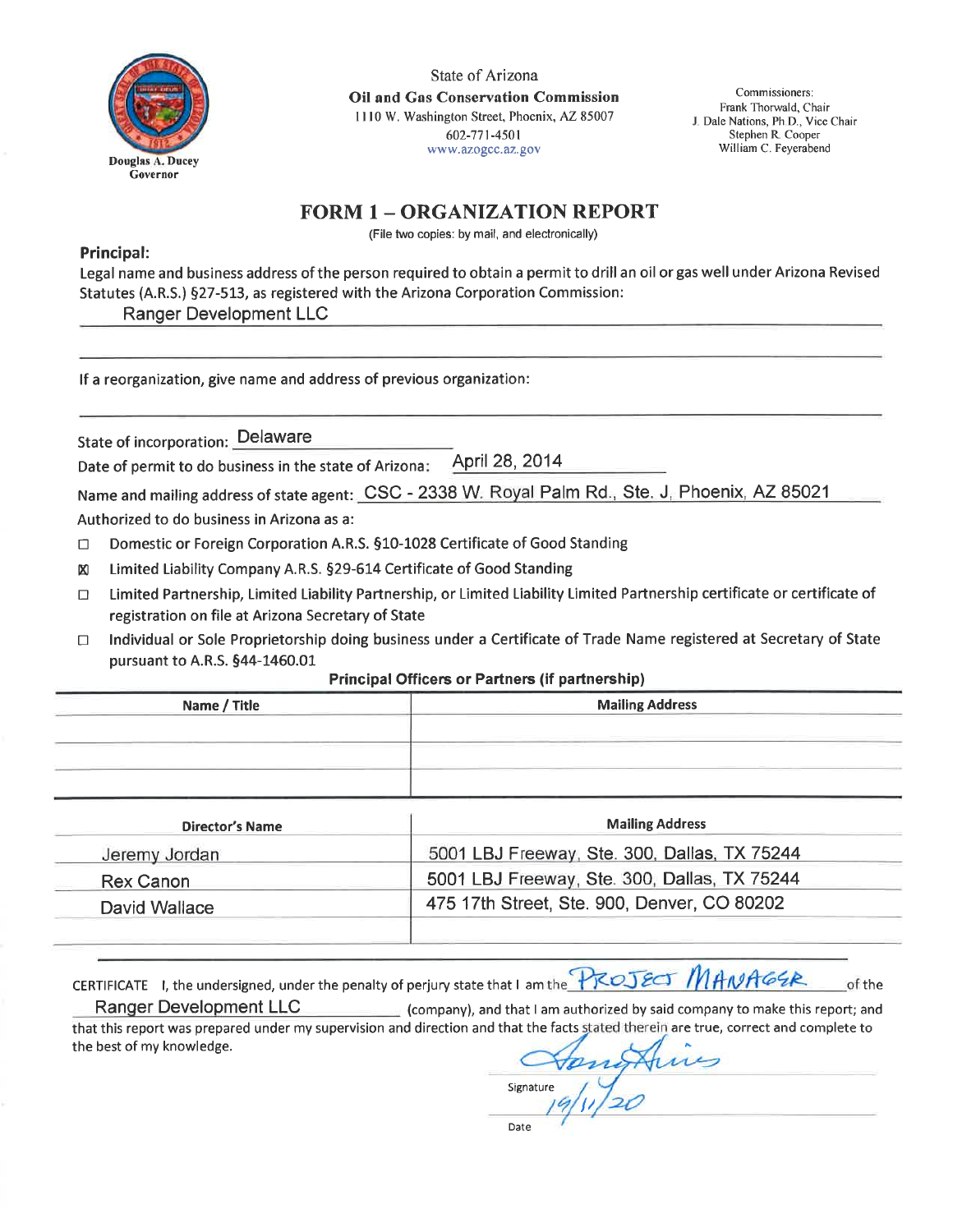# PERFORMANCE BOND

# KNOW ALL MEN BY THESE PRESENTS

|                                                                                                                                                                                                                                                                                                                                                                                                                                                                                                                                                                                                                                                                            |                                                       |                                          |                                 | Bond Serial No. SUR0028047         |                   |
|----------------------------------------------------------------------------------------------------------------------------------------------------------------------------------------------------------------------------------------------------------------------------------------------------------------------------------------------------------------------------------------------------------------------------------------------------------------------------------------------------------------------------------------------------------------------------------------------------------------------------------------------------------------------------|-------------------------------------------------------|------------------------------------------|---------------------------------|------------------------------------|-------------------|
|                                                                                                                                                                                                                                                                                                                                                                                                                                                                                                                                                                                                                                                                            |                                                       |                                          |                                 |                                    |                   |
| Ranger Development LLC<br>That we                                                                                                                                                                                                                                                                                                                                                                                                                                                                                                                                                                                                                                          |                                                       |                                          |                                 |                                    |                   |
| Dallas<br>of the County of                                                                                                                                                                                                                                                                                                                                                                                                                                                                                                                                                                                                                                                 |                                                       | in the State of                          | Texas                           |                                    |                   |
| Argonaut Insurance Company<br>as principal and                                                                                                                                                                                                                                                                                                                                                                                                                                                                                                                                                                                                                             |                                                       |                                          |                                 |                                    |                   |
| of San Antonio, Texas                                                                                                                                                                                                                                                                                                                                                                                                                                                                                                                                                                                                                                                      | AUTHORIZED TO DO BUSINESS WITHIN THE STATE OF ARIZONA |                                          |                                 |                                    |                   |
|                                                                                                                                                                                                                                                                                                                                                                                                                                                                                                                                                                                                                                                                            |                                                       |                                          |                                 |                                    |                   |
| as surety, are held and firmly bound unto the State of Arizona and the Oil and Gas Conservation Commission, hereinafter referred to<br>as the "Commission", in the penal sum of Twenty Five Thousand and No/100 Dollars (\$25,000.00)<br>lawful money of the United States, for which payment, well and truly to be made, we bind ourselves, and each of us, and each of<br>our heirs, executors, administrators or successors, and assigns jointly and severally, firmly by these presents.                                                                                                                                                                               |                                                       |                                          |                                 |                                    |                   |
| The conditions of this obligation are that, whereas the above bounden principal proposes to drill a well or wells for oil, gas or strati-<br>graphic purposes in and upon the following described land siluated within the State, lo-wit:                                                                                                                                                                                                                                                                                                                                                                                                                                  |                                                       |                                          |                                 |                                    |                   |
| Blanket Bond - See Attachment "A"                                                                                                                                                                                                                                                                                                                                                                                                                                                                                                                                                                                                                                          |                                                       |                                          |                                 |                                    |                   |
| NOW THEREFORE, if the above bounden principal shall comply with all the provisions of the Laws of this State and the rules,<br>regulations and orders of the Commission, especially with reference to the requirements of A.R.S. § 27-516, providing for the proper<br>drilling, casing and plugging of said well or wells, and filing with the Oil and Gas Conservation Commission all notices and records<br>required by said Commission, then in the event said well or wells do not produce oil or gas in commercial quantites, or cease to produce<br>oil or gas in commercial quantites, this obligation is void; otherwise it shall remain in full force and effect | (May be used as blanket bond or for single well)      |                                          |                                 |                                    |                   |
| Whenever the principal shall be, and declared by the Oil and Gas Conservation Commission in violation of the Laws of this State and<br>the rules, regulations and orders of the Commission, the surety shall promptly:                                                                                                                                                                                                                                                                                                                                                                                                                                                     |                                                       |                                          |                                 |                                    |                   |
| * Remedy the violation by its own efforts, or<br>2. Obtain a bid or bids for submission to the Commission to remedy the violation, and upon determination by the Commission and the<br>surety of the lowest responsible bidder, arrange for a contract between such bidder and the Commission, and make available as work<br>progresses sufficient funds to pay the cost of remedying the violation, but not exceeding, including other costs and damages for which<br>the surety may be trable hereunder, the amount set forth in the first paragraph hereof,                                                                                                             |                                                       |                                          |                                 |                                    |                   |
| Liability under this bond may not be terminated without written permission of this Commission                                                                                                                                                                                                                                                                                                                                                                                                                                                                                                                                                                              |                                                       |                                          |                                 |                                    |                   |
| WITNESS our hands and seals, this                                                                                                                                                                                                                                                                                                                                                                                                                                                                                                                                                                                                                                          | $7th$ $\sim$ day of                                   | July.                                    |                                 |                                    | $\sim$ 20 $^{14}$ |
|                                                                                                                                                                                                                                                                                                                                                                                                                                                                                                                                                                                                                                                                            | Ranger Development LLC                                |                                          |                                 |                                    |                   |
|                                                                                                                                                                                                                                                                                                                                                                                                                                                                                                                                                                                                                                                                            |                                                       |                                          |                                 |                                    |                   |
|                                                                                                                                                                                                                                                                                                                                                                                                                                                                                                                                                                                                                                                                            |                                                       |                                          | Principal                       |                                    |                   |
| WITNESS our hands and seals, this                                                                                                                                                                                                                                                                                                                                                                                                                                                                                                                                                                                                                                          | 7th<br>day of                                         | July                                     |                                 |                                    | $-20^{14}$        |
|                                                                                                                                                                                                                                                                                                                                                                                                                                                                                                                                                                                                                                                                            | Argonauf Insurance Company                            |                                          |                                 |                                    |                   |
|                                                                                                                                                                                                                                                                                                                                                                                                                                                                                                                                                                                                                                                                            |                                                       |                                          |                                 |                                    |                   |
|                                                                                                                                                                                                                                                                                                                                                                                                                                                                                                                                                                                                                                                                            |                                                       |                                          |                                 | Phyllis Ramirez, Attorney-ini-Fact |                   |
|                                                                                                                                                                                                                                                                                                                                                                                                                                                                                                                                                                                                                                                                            |                                                       |                                          | Surely                          |                                    |                   |
|                                                                                                                                                                                                                                                                                                                                                                                                                                                                                                                                                                                                                                                                            | Vicki L Breuflig License #995019                      |                                          | (Surely, Resident Arizona Agent |                                    |                   |
|                                                                                                                                                                                                                                                                                                                                                                                                                                                                                                                                                                                                                                                                            |                                                       | If issued in a state other than Arizona) |                                 |                                    |                   |
| (If the principal is a corporation, the bond should be executed by its duly authorized officers, wilh the seal of the corporation affixed,<br>When principal or surety executes this bond by agent, power of attorney or other evidence of authority must accompany the bond)                                                                                                                                                                                                                                                                                                                                                                                              |                                                       |                                          |                                 |                                    |                   |
| Approved                                                                                                                                                                                                                                                                                                                                                                                                                                                                                                                                                                                                                                                                   |                                                       |                                          |                                 | <b>STATE OF ARIZONA</b>            |                   |
| Date<br><b>STATE OF ARIZONA</b>                                                                                                                                                                                                                                                                                                                                                                                                                                                                                                                                                                                                                                            |                                                       |                                          |                                 | OIL & GAS CONSERVATION COMMISSION  |                   |
| OIL & GAS CONSERVATION COMMISSION                                                                                                                                                                                                                                                                                                                                                                                                                                                                                                                                                                                                                                          |                                                       |                                          |                                 | Bond<br>File Two Copies            |                   |
| Вγ…                                                                                                                                                                                                                                                                                                                                                                                                                                                                                                                                                                                                                                                                        |                                                       | Form No 2                                |                                 |                                    |                   |
|                                                                                                                                                                                                                                                                                                                                                                                                                                                                                                                                                                                                                                                                            |                                                       |                                          |                                 |                                    |                   |

Permit No and the control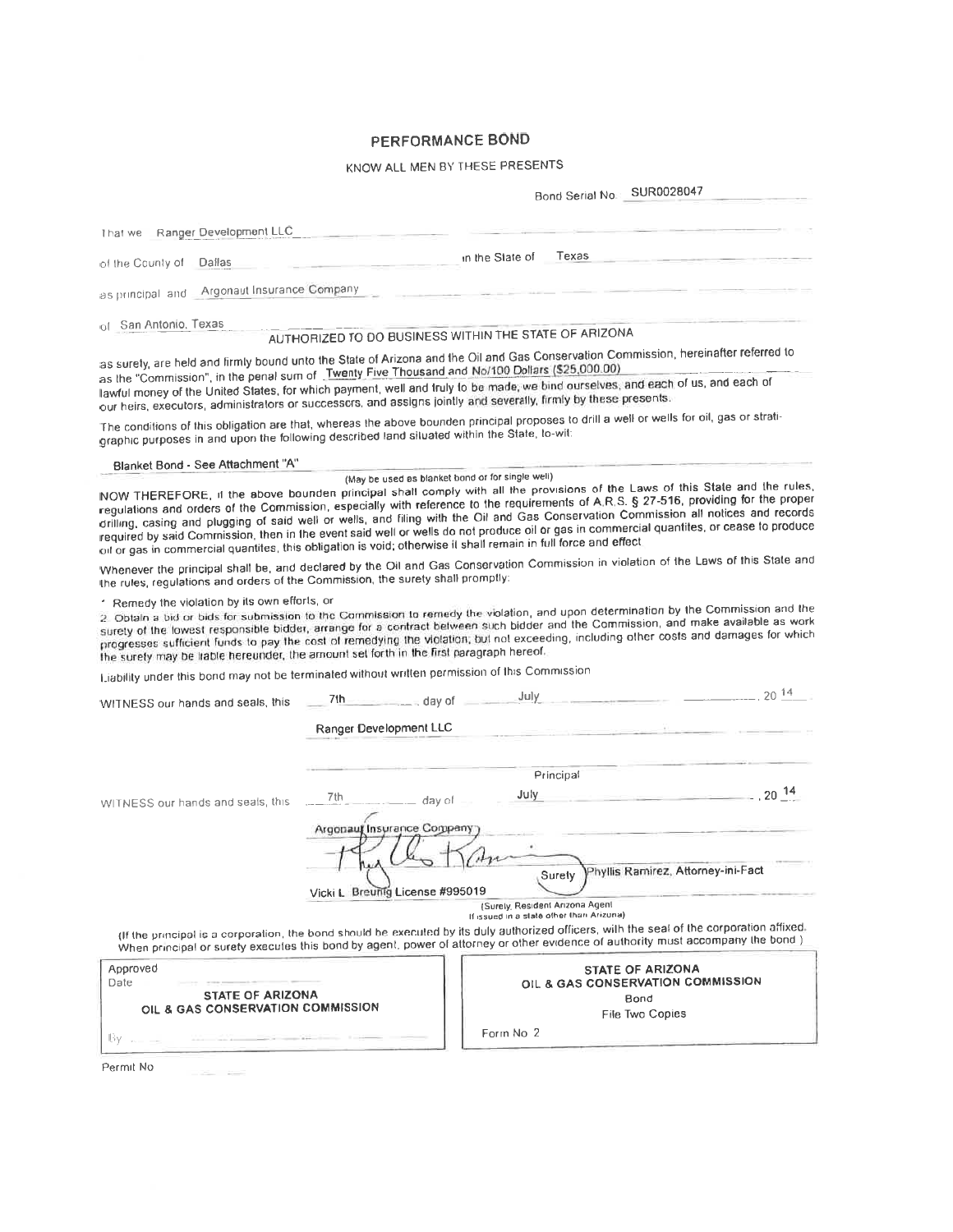AS-0065645

**BOND NO. SUR0028047** 

# **Argonaut Insurance Company** Deliveries Only: 225 W. Washington, 24th Floor Chicago, IL 60606

United States Postal Service: P.O. Box 469011, San Antonio, TX 78246

# **POWER OF ATTORNEY**

KNOW ALL MEN BY THESE PRESENTS: That the Argonaut Insurance Company, a Corporation duly organized and existing under the laws of the State of Illinois and having its principal office in the County of Cook, Illinois does hereby nominate, constitute and appoint: Philip N. Bair, Eric S. Feighl, Phyllis Ramirez, Joyce A. Johnson, Janje Cermeno, Jessica Richmond

Their true and lawful agent(s) and attorney(s) in-fact, each in their separate capacity if more than one is named above, to make, execute, seal and the fiver-for and on its behalf as surety, and as its act and deed any and all bonds, contracts, agreements of indemnity and other undertakings in surety and plovided however, that the penal sum of any one such instrument executed hereunder shall not exceed the sum of:

#### \$35,000,000.00

This Power of Attorney is granted and is signed and sealed under and by the authority of the following Resolution adopted. The Directors of Argonaut Insurance Company:

d each of them hereby is \*RESOLVED, That the President, Senior Vice President, Vice President, Assistant Vice President, Secretary, Treasurer authorized to execute powers of attorney, and such authority can be executed by use of facsimile signature, which is a the intested or acknowledged by any ecute in behalf of, and acknowledge as officer or attorney, of the Company, qualifying the attorney or attorneys named in the given power of attorney, the act and deed of the Argonaut Insurance Company, all bond undertakings and contracts of surety mp, and to a mix the corporate seal thereto."

and and these presents to be signed by its duly IN WITNESS WHEREOF, Argonaut Insurance Company has caused its official seal to be h Argonaut Insurance Company authorized officer on the 18th day of July, 2013

Al OBt

Joshua C Betz Genior Vice President

**STATE OF TEXAS COUNTY OF HARRIS SS** 

On this 18th day of July, 2013 A D, before me, a Netary Public of the State of Texas, in and for the County of Harris, duly commissioned and qualified, came THE ABOVE OFFICER OF THE COMEAN Y/to me personally known to be the individual and officer described in, and who executed the preceding instrument, and he acknowledged the execution of same, and being by me duly sworn, deposed and said that he is the officer of the said Company aforesaid, and that the seal affixed to the preceding inaquinent is the Corporate Seal of said Company, and the said Corporate Seal and his signature as officer were duly affixed and subscribed to the sect instrument by the authority and direction of the said corporation, and that Resolution adopted by the Board of Directors of said Company, elemed to he the preceding instrument is now in force

IN TESTIMONY WHERPOF,<sup>4</sup> have hereunto set my hand, and affixed my Official Scal at the County of Harris, the day and year first above written



Kathleen 4m. 4Maabs

(Notary Public)

I, the undersigned Officer of the Argonaut Insurance Company, Illinois Corporation, do hereby certify that the original POWER OF ATTORNEY of which the foregoing is a full, true and correct copy is still in full force and effect and has not been revoked

IN WITNESS WHEREOF, I have hereunto set my hand, and affixed the Seal of said Company, on the  $7$ th day of July  $.2014$ 

Sarac Hai

Sarah Heineman VP-Underwriting Surety

THIS DOCUMENT IS NOT VALID UNLESS PRINTED ON SHADED BACKGROUND WITH BLUE SERIAL NUMBER IN THE UPPER RIGHT HAND CORNER. IF YOU HAVE QUESTIONS ON AUTHENTICITY OF THIS DOCUMENT CALL (210) 321 - 8400.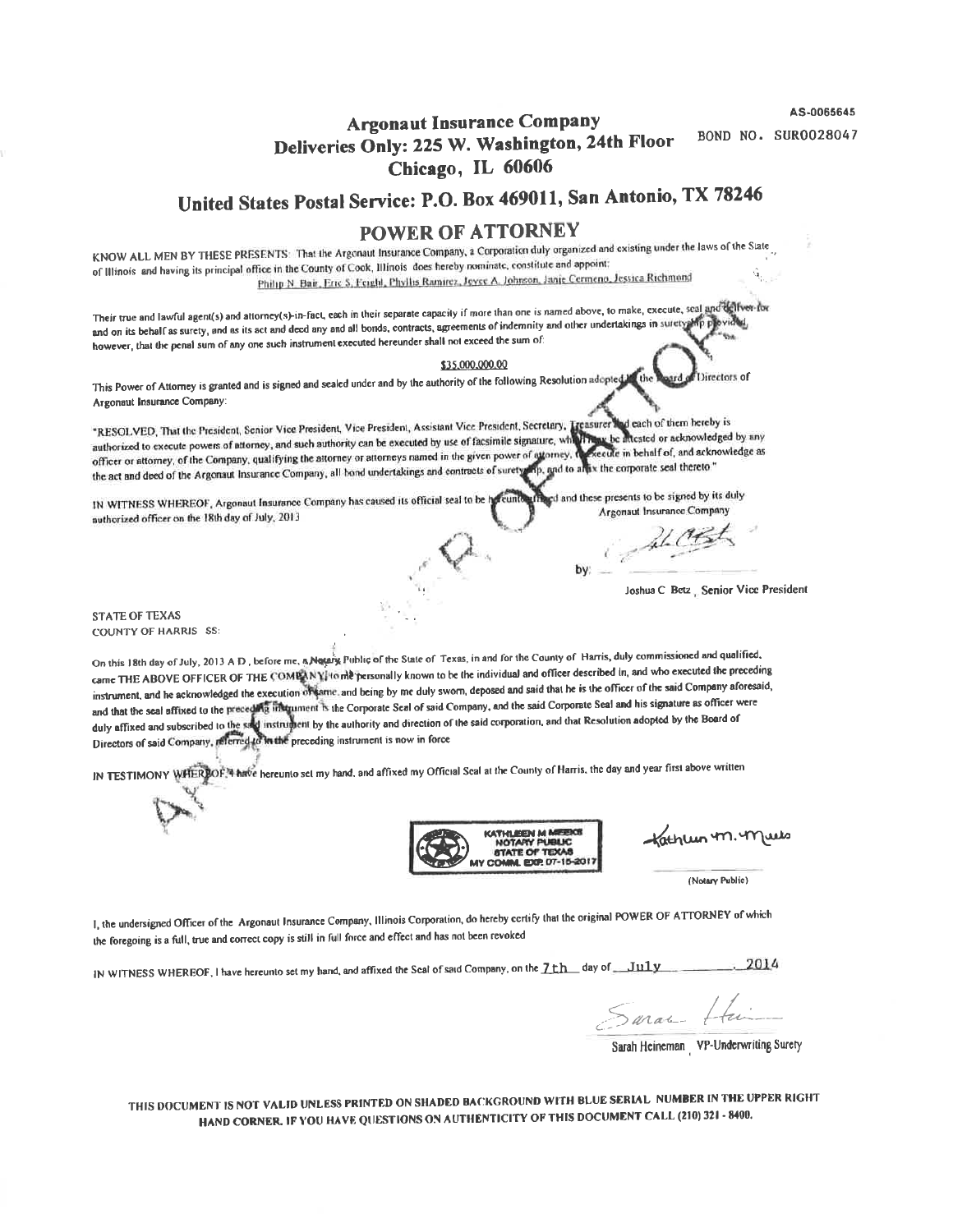#### **PERFORMANCE BOND**

#### KNOW ALL MEN BY THESE PRESENTS

in the State of

SUR0042238 Bond Serial No.

Texas

 $\overline{a}$ 

**Ranger Development LLC** That we:

of the County of Dallas

as principal, and Argonaut Insurance Company

of San Antonio, Texas

#### AUTHORIZED TO DO BUSINESS WITHIN THE STATE OF ARIZONA

as surety, are held and firmly bound unto the State of Arizona and the Oll and Gas Conservation Commission, hereinalter referred to as the "Commission", in the penal sum of Twenty Five Thousand and no/100 Dollars (\$25,000. lawful money of the United States, for which payment, well and truly to be made, we bind ourselves, and each of us, and each of our helrs, executors, administrators or successors, and assigns jointly and severally, firmly by these presents.

The conditions of this obligation are that, whereas the above bounden principal proposes to drill a well or wells for oil, gas or stratigraphic purposes in and upon the following described land situated within the State, to-wit:

**Blanket Bond** 

#### (May be used as blanket bond or for single well)

NOW THEREFORE, if the above bounden principal shall comply with all the provisions of the Laws of this State and the rules, regulations and orders of the Commission, especially with reference to the requirements of A.R.S. § 27-516, providing for the proper drilling, casing and plugging of said well or wells, and filing with the OII and Gas Conservation Commission all notices and records required by said Commission, then in the event said well or wells do not produce oil or gas in commercial quantites, or cease to produce oil or gas in commercial quantites, this obligation is void; otherwise it shall remain in full force and effect.

Whenever the principal shall be, and declared by the Oil and Gas Conservation Commission in violation of the Laws of this State and the rules, regulations and orders of the Commission, the surety shall promptly:

1. Remedy the violation by its own efforts, or

2. Obtain a bid or bids for submission to the Commission to remedy the violation, and upon determination by the Commission and the surely of the lowest responsible bidder, arrange for a contract between such bidder and the Commission, and make available as work progresses sufficient funds to pay the cost of remedying the violation; but not exceeding, including other costs and damages for which the surety may be liable hereunder, the amount set forth in the first paragraph hereof.

Liability under this bond may not be terminated without written permission of this Commission.

للمند

| WITNESS our hands and seals, this                                                | าษเท                       | June<br>day of                                                                                                                                                                                                                                                                | $20^{-17}$                      |
|----------------------------------------------------------------------------------|----------------------------|-------------------------------------------------------------------------------------------------------------------------------------------------------------------------------------------------------------------------------------------------------------------------------|---------------------------------|
|                                                                                  | Ranger Development LLC     |                                                                                                                                                                                                                                                                               |                                 |
|                                                                                  |                            | Principal                                                                                                                                                                                                                                                                     | CODY J. COMPTUN - FINANCIAL MUR |
| WITNESS our hands and seals, this                                                | 19th                       | June<br>day of                                                                                                                                                                                                                                                                | $20^{-17}$                      |
|                                                                                  | Argonaut Insurance Company |                                                                                                                                                                                                                                                                               |                                 |
|                                                                                  |                            | Operchmond, Jessius Richmond, Atty in Fact                                                                                                                                                                                                                                    |                                 |
|                                                                                  |                            | Vickl L. Breunig License #995019                                                                                                                                                                                                                                              |                                 |
|                                                                                  |                            | (Surely, Resident Arizona Agent<br>If Issued in a state other than Arizona)                                                                                                                                                                                                   |                                 |
|                                                                                  |                            | (if the principal is a corporation, the bond should be executed by its duly authorized officers, with the seal of the corporation effixed<br>When principal or surety executes this bond by agent, power of attorney or other evidence of authority must accompany the bond.) |                                 |
| Approved<br>Date<br><b>STATE OF ARIZONA</b><br>OIL & GAS CONSERVATION COMMISSION |                            | <b>STATE OF ARIZONA</b><br>OIL & GAS CONSERVATION COMMISSION<br>Bond<br><b>File Two Copies</b>                                                                                                                                                                                |                                 |
| By.                                                                              |                            | Form No 2                                                                                                                                                                                                                                                                     |                                 |

Permit No.